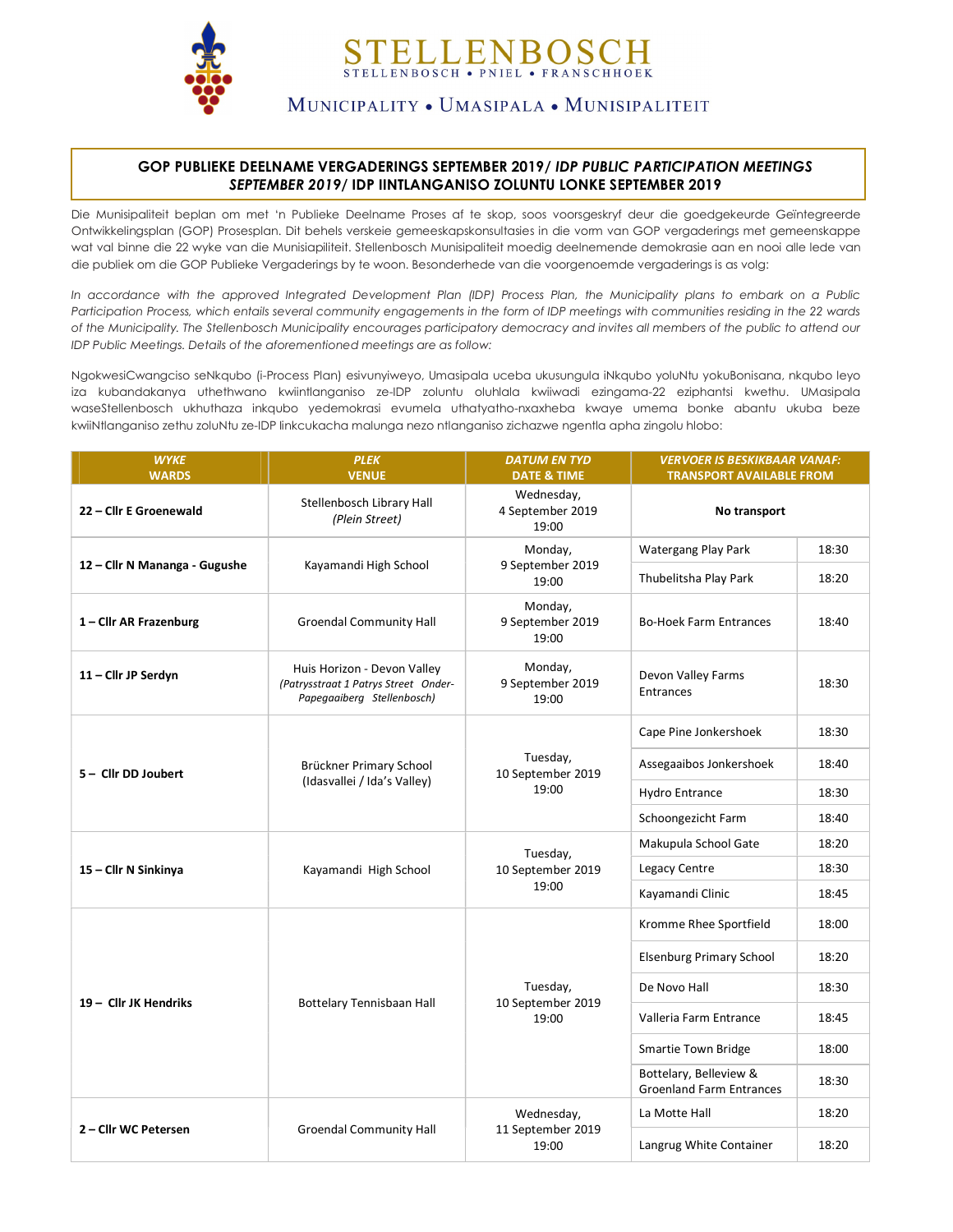| <b>WYKE</b><br><b>WARDS</b>    | <b>PLEK</b><br><b>VENUE</b>                  | <b>DATUM EN TYD</b><br><b>DATE &amp; TIME</b> | <b>VERVOER IS BESKIKBAAR VANAF:</b><br><b>TRANSPORT AVAILABLE FROM</b> |       |
|--------------------------------|----------------------------------------------|-----------------------------------------------|------------------------------------------------------------------------|-------|
| 21 - Cllr FJ Badenhorst        | Webergedenk Primary School<br>Hall           | Wednesday,<br>11 September 2019<br>19:00      | No transport                                                           |       |
| 13 - Cllr FT Bangani - Menziwa | Kayamandi Community Hall                     | Wednesday,<br>11 September 2019<br>19:00      | Kayamandi Taxi Rank                                                    | 18:30 |
|                                |                                              |                                               | Kayamandi Trust Centre                                                 | 18:40 |
| 6 - Cllr NE Mcombring          | St. Idas Primary School<br>(Idasvalley)      | Thursday,<br>12 September 2019<br>19:00       | Lievland Farm Entrance                                                 | 18:20 |
|                                |                                              |                                               | Knorhoek Entrance                                                      | 18:35 |
|                                |                                              |                                               | Timberlea Entrance                                                     | 18:45 |
| 7 – Cllr AJN Hanekom           | Stellenbosch Town Hall<br>(Plein Street)     | Thursday,<br>12 September 2019<br>19:00       | Tennantville - Baksteen<br><b>Huis</b>                                 | 18:20 |
| 8 - Cllr Q Smit                |                                              |                                               | A F Louw School                                                        | 18:30 |
| 9 - Cllr Z Dalling             |                                              |                                               | Lavanda Flats                                                          | 18:45 |
| 10 - Cllr R Du Toit            |                                              |                                               |                                                                        |       |
| 4 - Cllr MC Johnson            | <b>Kylemore Community</b>                    | Monday,<br>16 September 2019<br>19:00         | Pniel (de Werf)                                                        | 18:20 |
|                                |                                              |                                               | Johannesdal                                                            | 18:40 |
| 3-Cllr C Manuel                | St. Giles Church Hall<br>(Languedoc)         | Monday,<br>16 September 2019<br>19:00         | Wemmershoek Hall                                                       | 18:10 |
|                                |                                              |                                               | Maasdorp Entrance                                                      | 18:30 |
|                                |                                              |                                               | Meerlust Hall                                                          | 18:45 |
| 17 - Cllr PW Biscombe          | Rietenbosch Primary School<br>(Cloetesville) | Monday,<br>16 September 2019<br>19:00         | Weltevrede (corner of Lang<br>and Waaierpalm Street)                   | 18:30 |
|                                |                                              |                                               | <b>Rhode Street Flats</b>                                              | 18:40 |
|                                |                                              |                                               | Kloof Street                                                           | 18:45 |
| 16 - Cllr E Vermeulen          | Eike hall - Cloetesville                     | Tuesday,<br>17 September 2019<br>19:00        | Noble Park - Cloetesville                                              | 18:15 |
|                                |                                              |                                               | Tennantville- Baksteen Huis                                            | 18:20 |
|                                |                                              |                                               | Curry Street - Cloetesville                                            | 18:30 |
|                                |                                              |                                               | Bergstedt Street-<br>Cloetesville                                      | 18:45 |
| 18 - Cllr E Fredericks         | Klapmuts Multipurpose Centre                 | Tuesday,<br>17 September 2019<br>19:00        | Becksberg Farm Entrance                                                | 18:00 |
|                                |                                              |                                               | Spokie Town Entrance                                                   | 18:20 |
|                                |                                              |                                               | Railway Houses                                                         | 18:40 |
| 20 - Cllr A Crombie            | Vlottenburg Methodist Church                 | Wednesday,<br>18 September 2019<br>19:00      | Meerlust Farm Entrance                                                 | 18:20 |
|                                |                                              |                                               | Lynedoch School                                                        | 18:30 |
|                                |                                              |                                               | Raithby Methodist Church                                               | 18:20 |
|                                |                                              |                                               | Mooiberge Farm Entrance                                                | 18:30 |
|                                |                                              |                                               | Eikendal Farm Entrance                                                 | 18:40 |
| 14 - Cllr P Sitshoti           | Kayamandi Community Hall                     | Wednesday,<br>18 September 2019<br>19:00      | No transport                                                           |       |